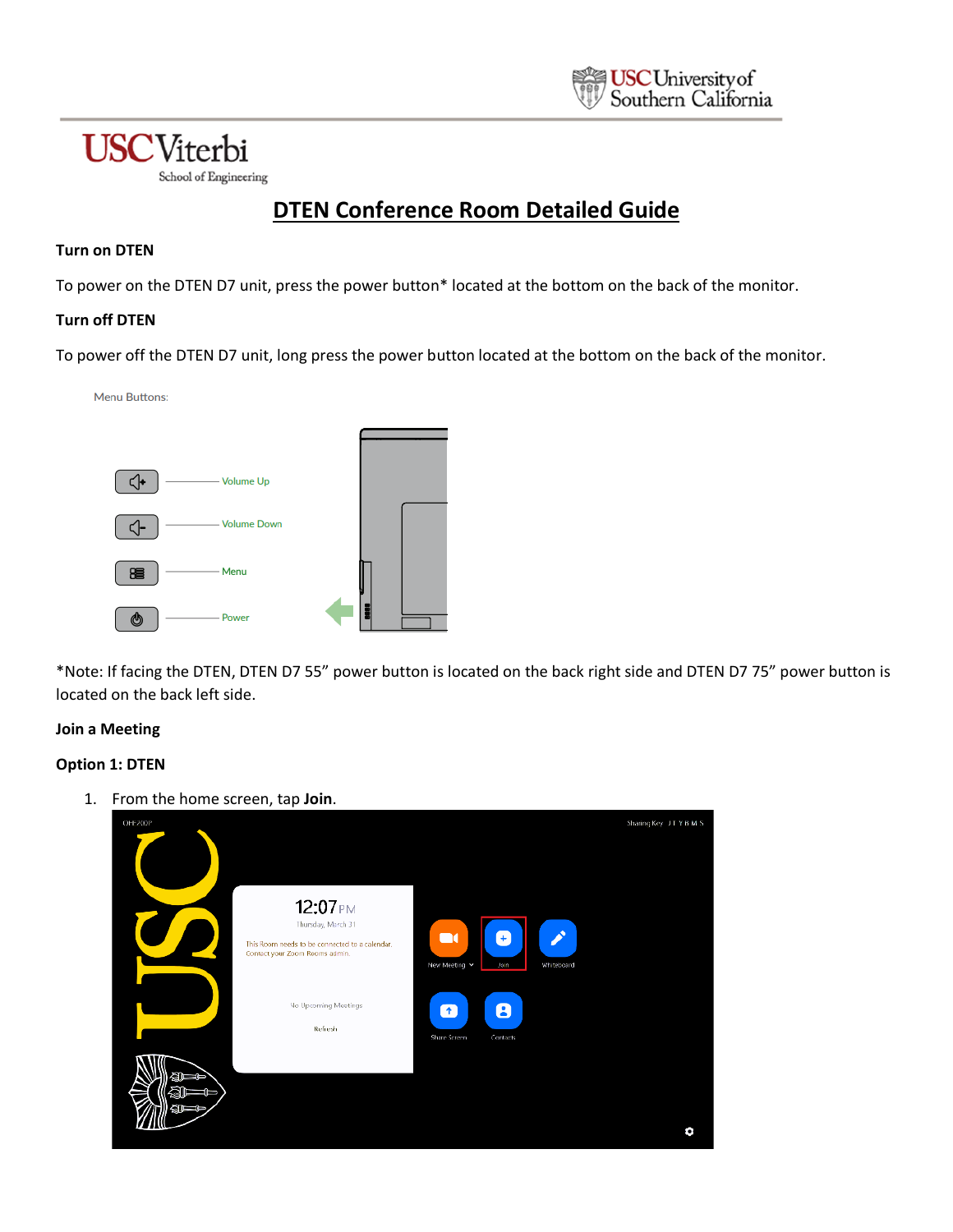



2. Enter the Meeting ID and tap **Join**.

| OHE200P |                                                    |   |                                |   |   |            | Sharing Key, J.T.Y.B.M.S. |
|---------|----------------------------------------------------|---|--------------------------------|---|---|------------|---------------------------|
|         |                                                    |   | Join Meeting                   |   | × |            |                           |
|         |                                                    |   | Meeting ID                     | v |   |            |                           |
|         | 12:<br>Thursday                                    | 1 | 2                              | 3 |   |            |                           |
|         | This Room needs to be ca<br>Contact your Zoom Room | 4 | 5                              | 6 |   | Whitehoard |                           |
|         | No Upcomi                                          | 7 | 8                              | 9 |   |            |                           |
|         | Re                                                 |   | $\theta$                       |   |   |            |                           |
| al –    |                                                    |   | loin.                          |   |   |            |                           |
| ΞT      |                                                    |   | Join with a Personal Link Name |   |   |            |                           |
|         |                                                    |   |                                |   |   |            |                           |

# **Option 2: iPad Controller**

1. From the home screen, tap **Join.**

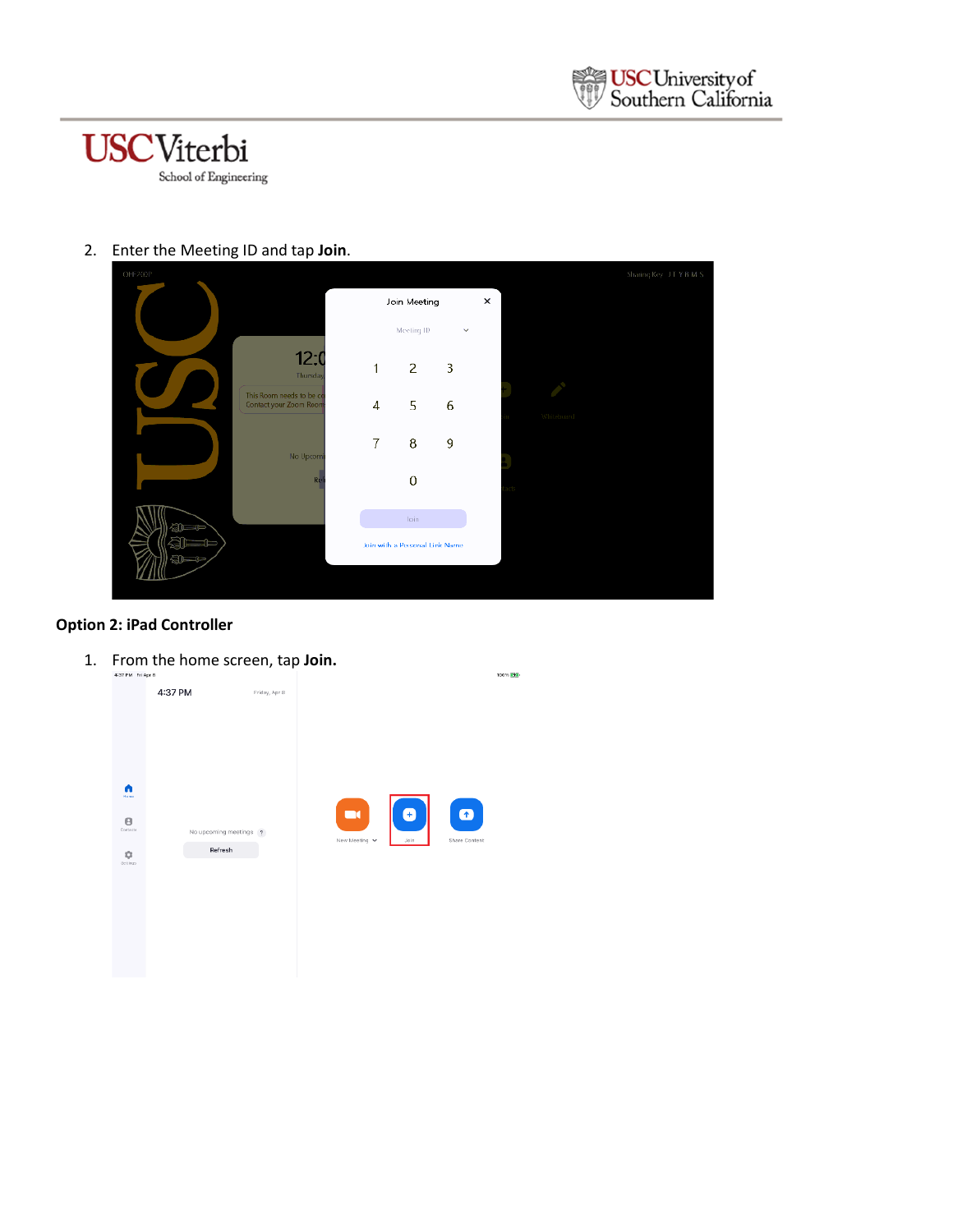



#### 2. Enter the Meeting ID and tap **Join.**



#### **Share Screen**

#### **Option 1: Zoom App**

1. Open the Zoom app, click or tap **Share Screen**



a. If Zoom requests a Sharing Key, type the **Sharing Key** displayed in the top right corner of the Zoom Room screen. Click on **Share Screen**.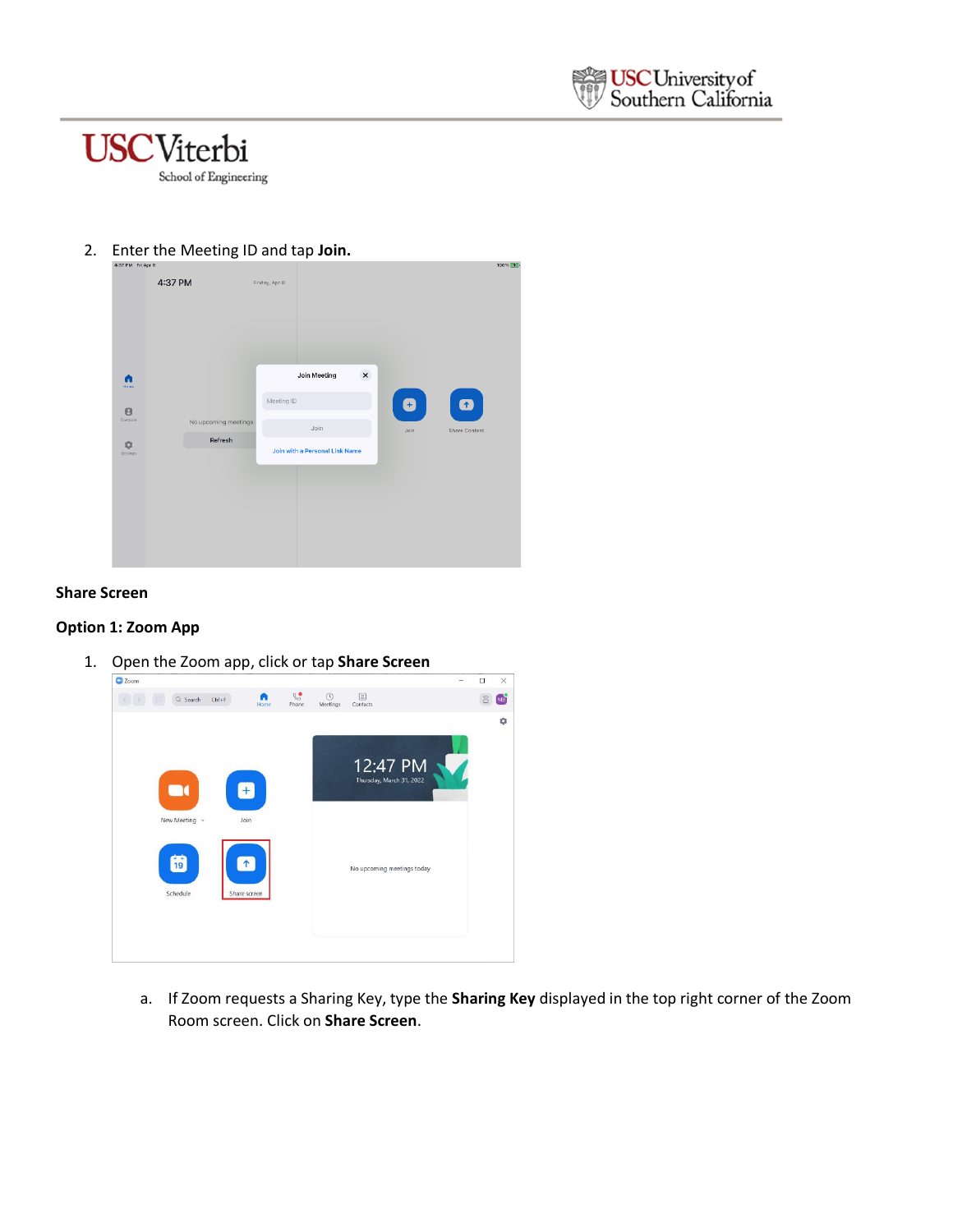

| <b>USC</b> Viterbi | School of Engineering                                            |   |
|--------------------|------------------------------------------------------------------|---|
|                    | Share screen<br><b>Share Screen</b>                              | × |
|                    | Enter sharing key or meeting ID<br>Cancel<br><b>Share screen</b> |   |

2. To stop sharing, select **Stop Share** located at the top of the screen on your device or in the bottom left corner of the Zoom Room screen.

#### **Option 2: Browser**

- 1. Open a web browser and visit **share.zoom.us**.
- 2. Enter the meeting ID or personal link, then click **Share Screen**. You can also click **Enter a Sharing** Key.

# Present to a Zoom Room

| Meeting ID or Personal Link Name |  |  |  |  |  |
|----------------------------------|--|--|--|--|--|
| <b>Share Screen</b>              |  |  |  |  |  |
|                                  |  |  |  |  |  |

#### Enter a Sharing Key to present

- 3. When prompted, allow your web browser to open Zoom.
- 4. Select the screen or application you want to share, then click **Share**.

|                                                                                                     | Advanced<br><b>Basic</b>                                   | Files      |             |
|-----------------------------------------------------------------------------------------------------|------------------------------------------------------------|------------|-------------|
| п                                                                                                   | <b>Mices</b>                                               |            |             |
|                                                                                                     |                                                            |            | Ω           |
| <b><i><u>PERSONAL PROPERTY</u></i></b>                                                              | <b>DOMESTICS</b><br><b>CONTRACTOR</b><br><b>D</b> (ARTIST) |            | $\circ$     |
| Screen 1                                                                                            | Screen 2                                                   | Whiteboard | iPhone/iPad |
| modulations from the top<br>Continued by a control to the distance<br>SAFEREES,<br>ankwitchminister |                                                            |            |             |
|                                                                                                     |                                                            |            |             |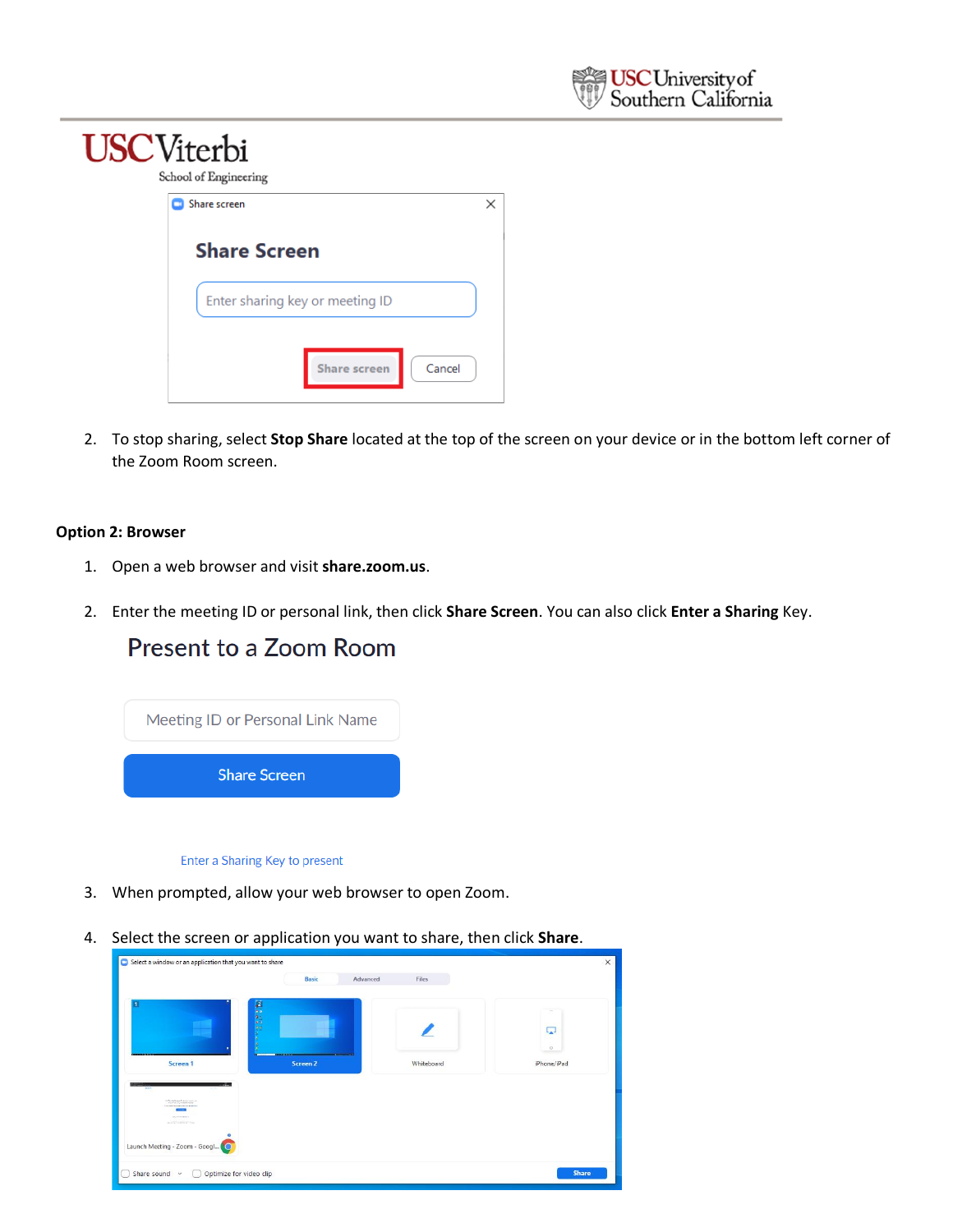



## **Option 3: HDMI**

1. Plug HDMI cable into device

#### **Start a Whiteboard Session**

1. From the home screen, tap **Whiteboard**.



- 2. The whiteboard control bar is displayed at the left of the screen, enabling you to draw on the screen.
- 3. To share the whiteboard with participants, select **Start Meeting** in the bottom right-corner**.**
- 4. Tap **More** (…) to display the integrated controller.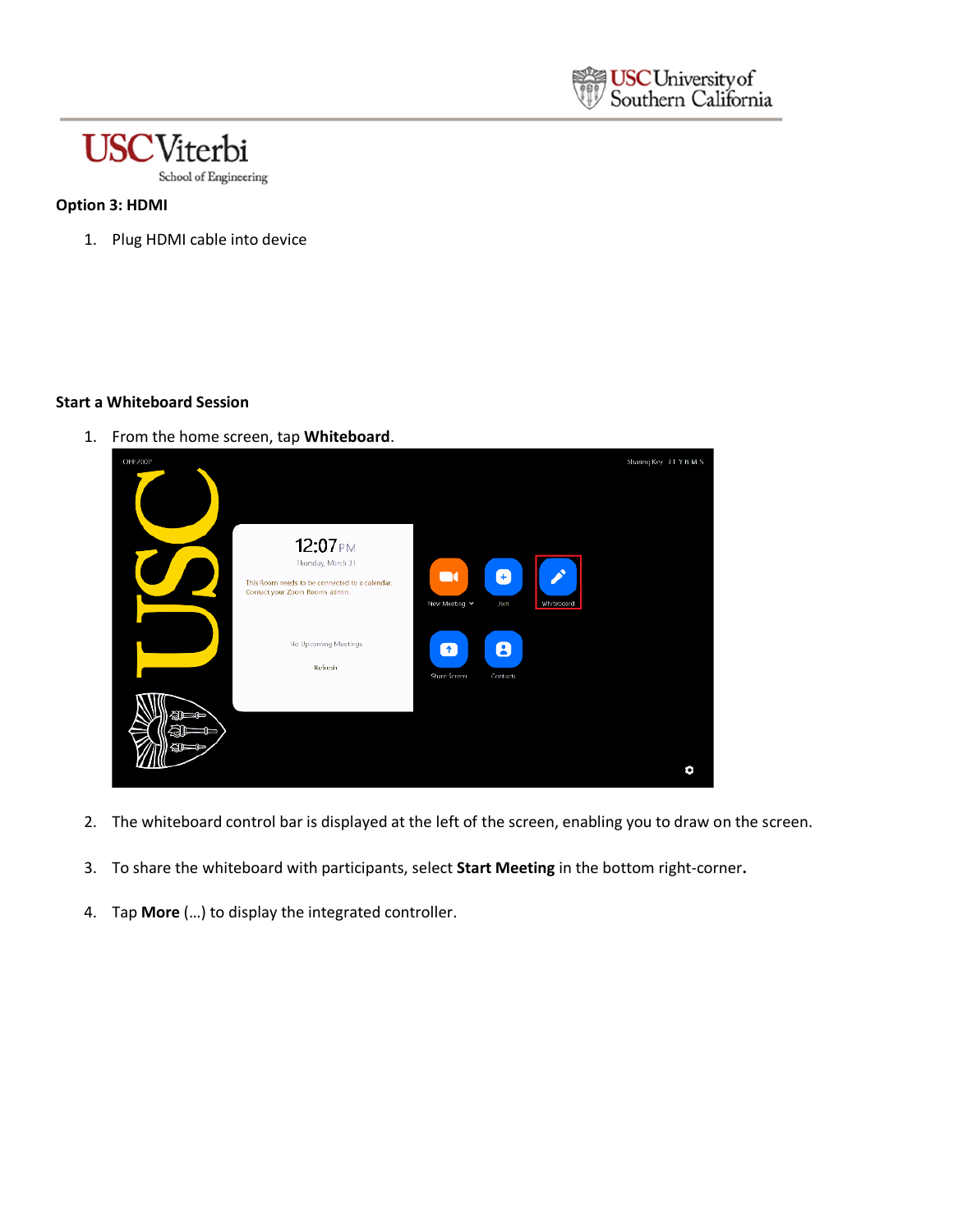



5. Tap **Manage Participants**, then **Invite** in the bottom-left corner.

|                           |                                     | Participants (1)                                                            | $\pmb{\times}$         |         |
|---------------------------|-------------------------------------|-----------------------------------------------------------------------------|------------------------|---------|
| 0                         | OHE200P<br>$\mathbf{B}$<br>Host, Me |                                                                             | $\bullet$ $\mathbb{Z}$ | OHE200P |
| $\Diamond$                |                                     |                                                                             |                        |         |
|                           |                                     |                                                                             |                        |         |
| $\frac{1}{6}$<br>$\Omega$ |                                     |                                                                             |                        |         |
| 画                         |                                     |                                                                             |                        |         |
| $\mathcal{C}$             |                                     |                                                                             |                        |         |
| $\mathsf{C}^{\mathsf{+}}$ |                                     |                                                                             |                        |         |
| $\triangledown$           |                                     |                                                                             |                        |         |
| <b>CLOSE</b>              | Invite                              | <b>Mute All</b><br>$\frac{6}{50}$ Who can see what you share here? $\times$ | More                   |         |

- 6. Use the search bar to search for contacts to invite.
- 7. Select participants from the search results, then tap **Invite**.